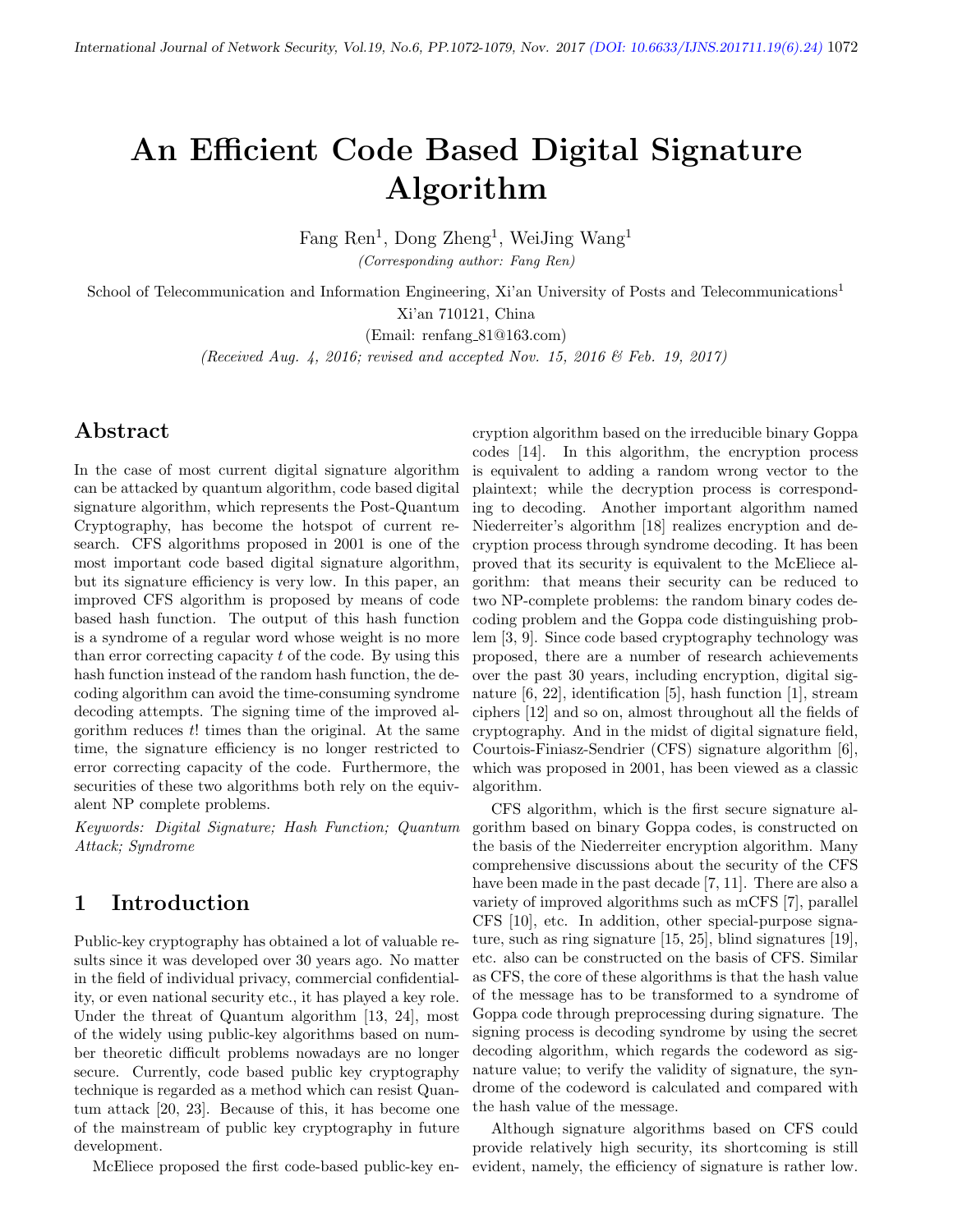The original CFS algorithm, for example, in order to get a decodable syndrome, it has to execute  $t!$  attempts averagely, where t is error correcting capacity of the Goppa  $\alpha$  codes. Apparently, if the parameter t increases, signatures times will grow exponentially rapidly, while low security defects can be brought by smaller  $t$  value. Meanwhile, this contradicts the basic aim of high error correcting capacity of error correcting codes, which, to some extent, hampers the application of CFS series algorithms.

In this paper, we mainly study the flaw mentioned above of CFS algorithms. Through analyzing algorithm implement details and identifying the main causes of the inefficiency of signature, signing process could be improved. We propose an efficient code based digital signature algorithm, whose signing time does not grow rapidly with the parameter  $t$ . Without reducing security, the efficiency of algorithms could be effectively improved. It is a type of more practical digital signature algorithm.

# 2 Preliminaries

#### 2.1 Error Correcting Codes

**Definition 1.** A  $(n, k)$  linear code C over a finite field  $F_q$  is a linear subspace with dimension k of the vector space  $F_q^n$ . The elements of  $F_q^n$  are called words, while the elements of C are called codewords. Number n is called the length of  $C$  and  $k$  is called the rank of it.

**Definition 2.** The matrix  $\mathbf{G} \in F_q^{k \times n}$  is a generator matrix for the  $(n, k)$  linear code C over  $F_q$ , if the row of G span  $C$  over  $F_q$ .

The generator matrix  $\boldsymbol{G}$  for linear code C is not unique, but the different generator matrixes can mutually convert by elementary row transformation, namely, if  $G$  is a generator matrix for  $C$ , and  $P$  is an elementary matrix,  $\overline{P}G$ is also a generator matrix for C.

**Definition 3.** The parity check matrix  $\mathbf{H} \in F_q^{(n-k)\times n}$  of  $(n, k)$  linear code C is defined by  $\mathbf{H} \cdot x^T = 0, \forall x \in C$ .

The parity check matrix of the linear code is also not unique, which is similar to generator matrix. And different parity check matrix can also mutually convert by elementary row transformation. Vector  $c$  of length  $n$  is a codeword of C is equivalent to  $He^{T} = 0$ . For any word c,  $He^{T}$  is called the syndrome of c.

**Definition 4.** The Hamming distance  $d(u, v)$  is defined as the number of different components of u and v, of which  $u = (u_1, u_2, \dots, u_n)$  and  $v = (v_1, v_2, \dots, v_n)$  are two codewords of the linear codes respectively, i.e.  $d(u, v) =$  $|\{i|u_i \neq v_i\}|$ . Hamming weight  $w(u)$  of codeword u is defined as the Hamming distance between u and all zero codeword, i.e.w(u) =  $d(u, 0)$ , the minimum Hamming weight of non all zero codewords of code C is called the minimum distance of code C, generally sign as  $d_{min}$ .

The error correcting capacity of the code is determined by the minimum distance, in general, error correcting capacity t of linear codes with the minimum distance  $d_{min}$ meets the condition  $t \leq \lfloor \frac{d_{min}-1}{2} \rfloor$ .

Goppa code is a kind of special linear code [2], whose parameters used in the McEliece encryption algorithm have the following form:  $n = 2^m, k = n - mt$ . The foundation of the efficient decoding is the specific structure of the generator polynomial of Goppa codes, which is also the basis of constructing code based cryptographic algorithms. That is by regarding the structure information of Goppa codes and corresponding decoding algorithm as secret trapdoor information or decryption private keys, a one-way trapdoor function can be used to construct public-key encryption algorithm and signature algorithm.

In this paper, linear codes and Goppa codes are over the binary field  $F_2$ .

#### 2.2 Difficult Problems

Public-key cryptography is always founded upon some difficult problems, such as the security of RSA relies on the difficult problem of factoring big integer problem. The following is a summary of some difficult problems on which code based public key algorithms mainly rely. All of them have been proved that are NP-complete problems and can effectively resist known quantum attacks.

Problem 1. Syndrome Decoding(SD) Problem,

- **Input:** A finite field  $F_q$ , randomly select a matrix  $\mathbf{H} \in$  $F_q^{(n-k)\times n}$  and vector  $s \in F_q^{n-k}$ , integer  $k > 0$ .
- **Output:** A word  $x \in F_q^n$ , its weight  $w(x) \leq k$ , and meets  $\mathbf{H}x^T = s.$

Problem 2. Goppa Codes Distinguishing(GD) Problem,

- **Input:** A finite field  $F_q$ , randomly select a matrix  $\mathbf{H} \in$  $F_q^{(n-k)\times n}$ .
- **Output:** Judge whether  $H$  is a  $(n, k)$  Goppa parity check matrix or a  $(n, k)$  random code parity check matrix?

### 3 CFS Signature Algorithm

#### 3.1 Principle and Realization

Digital signature is an important cryptographic techniques used to realize non-repudiation and authentication. There are generally three different ways to build code based digital signature algorithm: (1) Building an algorithm whose procedure is just the inverse process of the code based public-key encryption algorithm; (2) Using zero-knowledge identification algorithm together with the Fiat-Shamir paradigm to develop a signature algorithm; (3) Constructing a special subset of the syndrome space as the foundation of digital signature algorithm.

CFS signature algorithm belongs to the first category, which is a kind of signature algorithm based on classic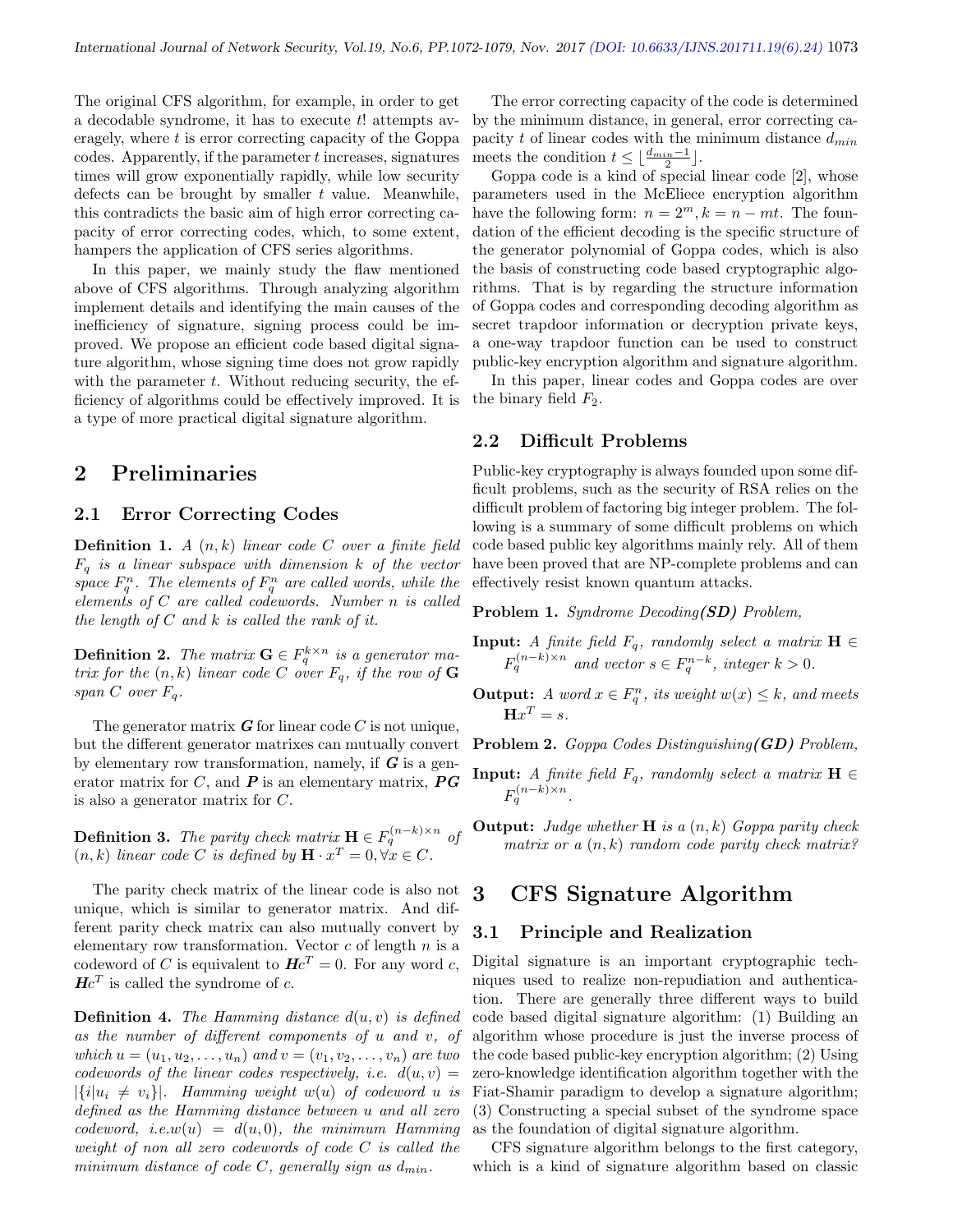Niederreiter encryption algorithm. Such algorithms digital signature process can be concluded as follows:

- Calculate the hash value of the message  $m$  by using a public hash function;
- Regard the hash value as the cipher text and use the signers private key to decrypt it;
- Attach the proper forms of the decryption results behind a message  $m$  as a signature value.

For code based signature algorithm, however, it's pretty hard to accomplish the second step. The main reason is the output of cipher text by Niederreiter algorithm should be a syndrome with low weight error vectors. But the message  $m$  may not be transferred to a required syndrome, which is the cause of ineffectively decoding. Only the syndrome of the error vector whose weight does not exceed the decoding capacity t of the selected Goppa codes can be decoded successfully. Therefore, in effect, CFS algorithm is a probabilistic signature algorithm, which could not pause transforming the hash value of the message repeatedly until a valid syndrome has been found.

Basic CFS signature algorithm uses an increment counter to tag the number of decoding attempts. In order to avoid the security risks of this counter, Dallot developed a mCFS algorithm [7] which based on CFS signature algorithms but much secure. mCFS includes three phases:  $Gen_mCFS$ ,  $Sign_mCFS$  and  $Verify_mCFS$ . Detailed description of the algorithm is shown in Algorithm 1.

#### 3.2 Performance Analysis

Dallot et has conducted a rigorous formal proof of CFS and mCFS signature algorithm, that the security of the algorithm is reduced to the SD and GD problem under the Random Oracle model. Because of the high level of the security, most of the current code based signature scheme is designed on the basis of CFS.

Even though mCFS algorithm has very high level security, its realization efficiency, namely the speed of signature, is rather low, which is caused by too many syndrome decoding attempts. The analysis of mCFS signature algorithms success probability as below:

For pre-selected Goppa codes  $(n = 2<sup>m</sup>, k = n - mt)$ , we assume that the number of decodable syndrome is  $N_d$ , the number of overall syndrome is  $N_t$ , obviously

$$
N_t = 2^{n-k} = 2^{mt} = n^t \tag{1}
$$

The weight of error vector which has decodable syndrome has to be less than the error correcting capacity t, hence

$$
N_d = \sum_{i=0}^{t} \binom{n}{i} \approx \binom{n}{t} \approx \frac{n^t}{t!}
$$
 (2)

#### Algorithm 1 mCFS Signature Algorithm

- $1: Gen\_mCFS$
- 2: Select a  $(n, k)$  Goppa code C randomly over  $F_2$ , of which the error correcting capacity is  $t$ , and the parity check matrix is  $H$ , select a valid syndrome decoding algorithm  $\gamma$ ;
- 3: Select a  $(n-k) \times (n-k)$  invertible matrix *Q* over  $F_2$ , and a  $n \times n$  permutation matrix **P** randomly;
- 4: Select a public secure hash function  $h: \{0,1\}^* \rightarrow$  $F_2^{n-k}$ ;
- 5: Define  $\langle h, t, H^{pub} = QHP \rangle$  as public parameters of the system, and  $Q, H, P, \gamma >$  as the users private key.
- 6:  $Sign\_mCFS(msg, Q, P, \gamma)$
- 7: For the signer needs to sign a message msg, the signature process is as follows:
- 8: Calculate the hash value of the message  $msg, s =$  $h(msq)$ :
- 9: Randomly select  $i \in \{1, 2, \ldots, 2^{n-k}\},$  by using the secret decoding algorithm  $\gamma$  to try to decode  $s_i$  $\mathbf{Q}^{-1}h(s||i)$ , until  $i_0$  has been found, which meets the existence of  $\gamma(s_i)$ ;
- 10: If  $v = \gamma(s_{i_0})$ , the signature value is  $(i_0||v\mathbf{P})$ .
- 11:  $Verify\_mCFS(msg, i, u, H^{pub})$
- 12: Set  $\langle msq, i||u\rangle$  as the message-signature pair of the receiver, the verify process is:
- 13: Calculate  $a = h(h(msg)||i)$  as well as  $b = H^{pub}u^T$ ;
- 14: Signature is valid if and only if  $a = b$ .

And the approximate success probability of mCFS signature algorithms is

$$
P_s = \frac{N_d}{N_t} \approx \frac{\frac{n^t}{t!}}{n^t} = \frac{1}{t!}
$$
 (3)

That is to say, every  $t!$  times attempts can only get one decodable syndrome. With  $t$  increasing, this number could grow relatively fast, such as set  $t = 10$ , a signature can be obtained after trying  $10! = 3628800$  times averagely. In some earliest literatures [6] authors proposed  $t = 9$ . But under Bleichenbacher's attack [11], this parameter is no longer safe, the parameter  $m = 15$ ,  $t = 12$ or  $m = 16, t = 10$  is recommended. In the long term, with new attack methods proposed, value of  $t$  will unavoidably growing larger and larger. In order to obtain a valid signature, the signing speed becomes lower and lower with numbers of syndrome decoding attempts growing exponentially, and at the same time, implement efficiency would become worse.

The main reason of the inefficiency of mCFS signature algorithms is generally the  $s_i$  calculated from hash value of the message is not a decodable syndrome of liner code C. In order to decode successfully, it has to find a decodable  $s_i$  through trying so many different  $s_i$ . A valid decoding and successful signature based on finding a proper  $s_i$  which is exactly within decoding capacity of C. In order to improve the efficiency of signature, the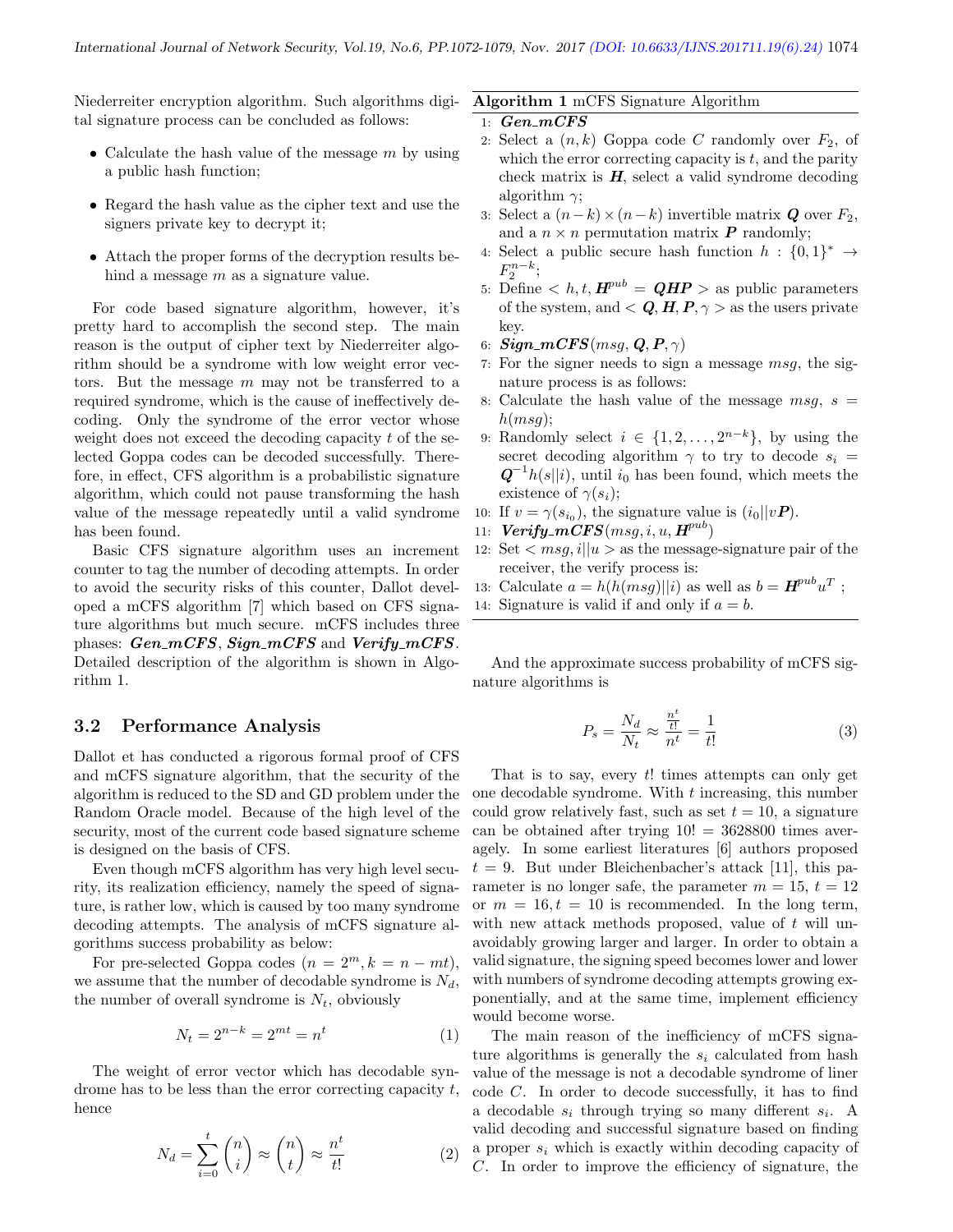original algorithm needs to be improved, so that the calculated  $s_i$  itself or at least in a great probability should be a decodable syndrome required.

# 4 Efficient Code Based Digital Signature Algorithm

In this section, we first construct a code based hash function and then on the basis of it, we improve the mCFS signature algorithm to obtain an efficient code based digital signature algorithm.

#### 4.1 Code Based Hash Functions

The method for constructing a code based hash function is first proposed by Augot et, which is based on Merkle-Damgard design principle [16, 8], namely, a compression function  $f$  permits to loop calculate the given message several rounds for obtaining an iteration value as the hash value of the message. It can be proved that the security of the hash function constructed in accordance with this method has no less security than the compression function [1]. Bernstein and Meziani et improved the implement efficiency of the original method respectively [4, 17]. Such constructing methods can be concluded as:

Set compression function as  $f$ , and the input is  $s$  bits, the output is r bits  $(r < s)$ . To derive hash value of the given message  $msq$ , it needs to do a number of loop iterations by using function  $f$ :

- The first round: Select the initial vector IV of length r; Select  $s - r$  bits from a given message msg, sign as  $m_0$ , and concatenate it with the IV as the initial input vector of  $f$  with length  $s$ , then get  $r$  bits initial output;
- Starting from the second round, feed  $r$  bits pre-round output back to the input, similar as the first round, select  $s - r$  bits from the message  $msg$  as  $m_i$  in order, concatenate r with  $m_i$  as the input vector of f. Calculate the new r bits output.
- Loop this process until the message is taken out. During the final round, if the remaining bits of the message msg are insufficient to  $s - r$  bits, randomly select some bits to meet the requirement. The final output of the function  $f$  is the hash value of the message msg.

Figure 1 shows this iterative process. In the construction of the hash function mentioned above, the compression function  $f$  is the most important part, and even the security of hash function also depends on the security of f. A kind of constructing method of compression function f based on coding difficult problem is presented below.

First select a  $(n, k)$  Goppa codes, where  $n = 2^m, k =$  $n - mt$ , and select a positive integer w|n. It is clear that  $w = 2^{m'}$ ,  $m' < m$ . Set  $l = n/w = 2^{m-m'}$ .



Figure 1: The diagram of hash iterations

For any word  $c$  of length  $n$ , it can be divided into  $w$ blocks of equal length, each block contains  $l$  bits. If a word c of weight w within each block  $((i-1)l, il]$  happens to have only one 1,  $c$  is called as *regular word*.

Set  $H$  as the parity check matrix of Goppa codes, which is a  $(n - k) \times n$  matrix. Divide **H** into w submatrix  $H_i$ ,  $i = 1, 2, \ldots, w$  in accordance with the following method

$$
\boldsymbol{H} = (\boldsymbol{H}_1, \boldsymbol{H}_2, \dots, \boldsymbol{H}_w) \tag{4}
$$

of which  $H_i = (h_{(i-1)l+1}, h_{(i-1)l+2}, \ldots, h_{il})$ , and  $h_j$  is the *j*th column of the matrix  $H$ .

Next we define compression function  $f: F_2^s \to F_2^r$ , where  $s = w \log_2 l$ , and  $r = n - k = mt$  is the number of matrix  $H$ 's rows.

For any  $x \in F_2^s$ , x is divided into the w blocks of equal length in accordance with the same way, that is  $x = (x_1, x_2, \dots, x_w)$ , and  $x_i \in F_2^{\log_2 l}$ . Convert  $x_i$  into numbers between 0 to  $l-1$ . Select the  $(x_i + 1)$ th column of the matrix  $H_i$ , that is  $h_{(i-1)l+x_i+1}$ . Calculate  $z = \sum_{i=1}^{w} h_{(i-1)l+x_i+1}$ , then the output of the compression function is  $f(x) = z$ .

Theorem 1. The output of the compression function f above is equivalent to calculating a syndrome of a regular word of length n and weight w, that is, for any  $x \in F_2^s$ , a regular word c could be found which meets  $Hc^T = f(x)$ .

Proof. First of all, according to the definitions above,

$$
f(x) = \sum_{i=1}^{w} h_{(i-1)l + x_i + 1}.
$$
 (5)

Define a word  $c = (c_1, c_2, \ldots, c_n)$  of length n is as follows: $c_j = 1 \Leftrightarrow \exists x_i, (i-1)l + x_i + 1 = j$ . That means existing a  $x_i$ , after converting it to a decimal number, the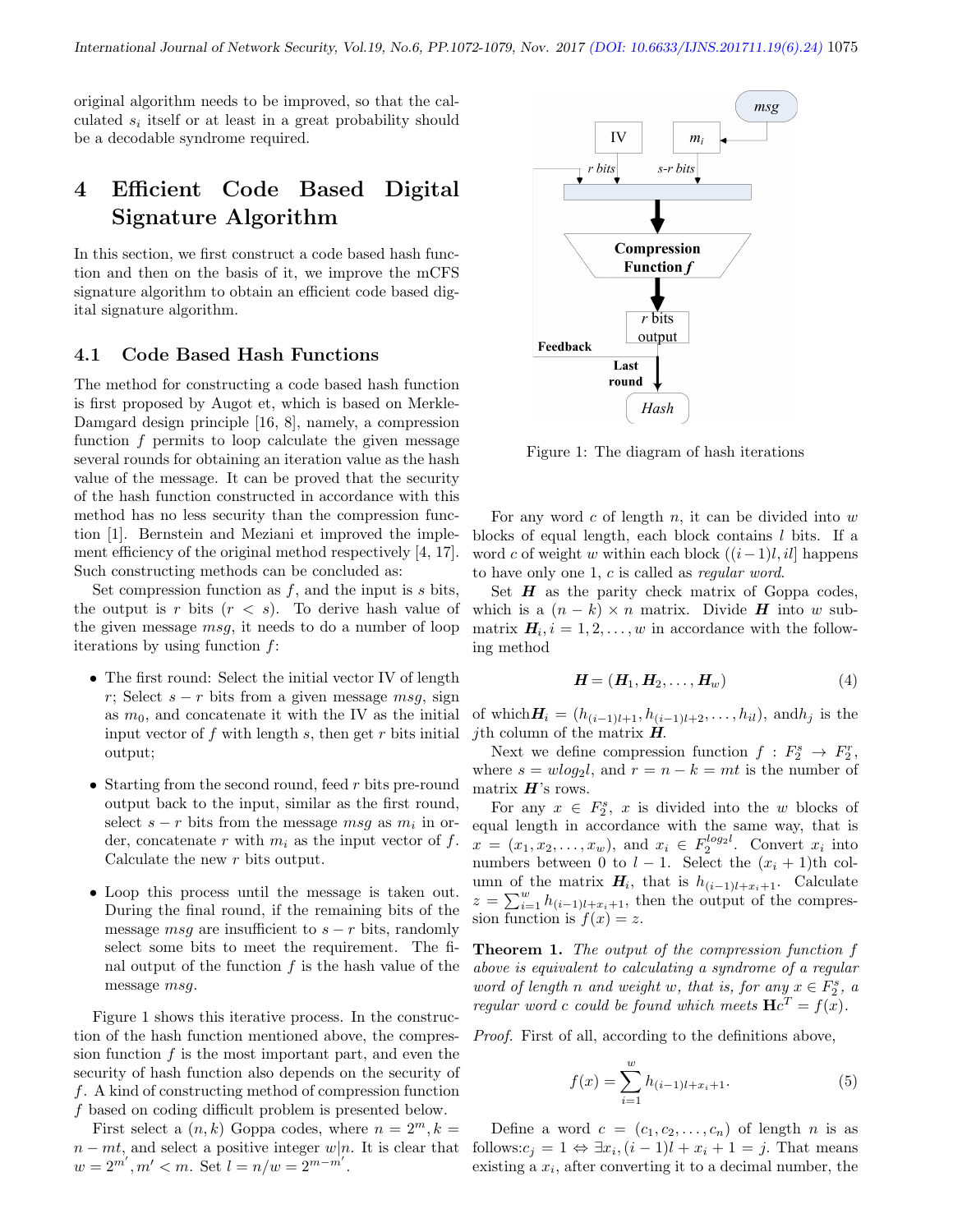selected column number is corresponding to the location label j of  $c_j$ . Due to calculating a syndrome of a word is equivalent to adding matrix  $\boldsymbol{H}$ 's columns which are corresponding to non-zero bits of the word, by definition,  $f(x)$ is exactly the syndrome of word c, namely  $Hc^T = f(x)$ .

According to the definition of  $c$ ,  $c$  have and only have one 1 within each block  $((i - 1)l, il], i = 1, 2, \ldots, w$ . So that c is a regular word of weight w.  $\Box$ 

Based on the compression function above, we define a code based hash function  $h_c: \{0,1\}^* \to F_2^r$  as below:

For a given message  $msg$ , choose  $(n, k)$  Goppa codes and get a compression function  $f$  in accordance with the definition above. Through using Augot loop iteration method several times to compress message msg by  $f$ , we can obtain a bit string of length r as hash values  $h_c(msq)$ . The function  $h_c$  can apply on arbitrary length message msg, and the output is a bit string of length  $r = n - k$ .

Theorem 2. As the above definition, the output of code based hash function  $h_c$  is a syndrome of a regular word of length n and weight w.

Proof. According to the loop iteration constructing methods of the hash function, the output hash value of the final round is also the output of the function f. According to Theorem 1, for any message  $msg, h_c(msg)$  is a syndrome of a regular word of length  $n$  and weight  $w$ .  $\Box$ 

We analyze the security of hash functions having this structure: obviously the one-way character of hash function  $h_c$  relies on a special SD problem:

**Input:** A  $(n-k) \times n$  matrix **H** over finite field  $F_2$ , vector  $s \in F_2^{n-k}$ , integer  $k > 0$ ;

**Output:** A regular word  $x \in F_2^n$ , its weight  $w(x) \leq k$ , and satisfies the condition  $Hx^T = s$ .

Augot called this problem as Regular Syndrome Decoding (RSD) Problem. It can be proved that this is a NP complete problem [1].

#### 4.2 An Efficient Digital Code Based Signature Algorithm

The mCFS algorithm,which is proposed by Dallot et, can improve the original CFS signature algorithm [7] with stronger security. In this section, by applying the code based hash function  $h_c$  given in 4.1, we aim to improve the implement efficiency of mCFS to obtain an efficient signature algorithm  $mCFS_c$ . This signature algorithm can greatly improve the signature efficiency of mCFS without any decrease of security. mCFS<sub>c</sub> also includes three phases:  $Gen\_mCFS_c$ ,  $Sign\_mCFS_c$  and **Verify\_mCFS**<sub>c</sub>. Algorithm 2 gives the details of the algorithm.

The correctness of verify process in Algorithm 2 can be proved as below: If  $\langle msg, R' || u \rangle$  is a legitimate pair

#### Algorithm  $2 \text{ mCFS}_c$  Signature Algorithm

- 1:  $Gen\_mCFS_c$
- 2: Selects a  $(n, k)$  Goppa codes C randomly over  $F_2$ , with the correcting error capacity  $t$  and the parity check matrix **H**, a valid decoding syndrome algorithm  $\gamma$ ;
- 3: Randomly select a  $n \times n$  permutation matrix **P** over  $F_2$ ;
- 4: Choose a positive integer  $w \leq t$  and  $w|n$ , and construct code based hash function  $h_c: \{0,1\}^* \to F_2^{n-k};$
- 5: Define  $\langle h_c, t, H^{pub} = HP \rangle$  as system public parameters, and  $\langle H, P, \gamma \rangle$  as the users private key.
- 6:  $Sign\_mCFS_c(msg, P, \gamma)$
- 7: Set the message of the signer is  $msg$ , and the signature process is:
- 8: Choose a one-time random number  $R \in \mathbb{R}$  $\{1, 2, ..., 2^{n-k}\},$  and calculate  $s = h_c(h_c(msg)||R);$
- 9: Set  $v = \gamma(s)$ , so that the signature value is  $(R||vP)$ .
- 10:  $Verify\_mCFS_c(msg, R', u, H^{pub})$
- 11: Set the received message signature pair is <  $msg, R'||u >$ , the verify process is:
- 12: Calculate  $a = h_c(h_c(msg)||R')$  and  $b = H^{pub}u^T$ ;
- 13: Signature is valid if and only if  $a = b$ .

of message-signature through signature process above, it can get the equation as follows:

$$
b = H^{pub}u^T = HP(vP)^T = HPP^Tv^T
$$
  
=  $Hv^T = s = h_c(h_c(msg)||R') = a$ 

# 5 Performance Analyses of Algorithms

This section focuses on the security analysis and efficiency analysis of the code based signature algorithm  $mCFS_c$ mentioned in Section 4.2 and comparing it with other existing code based signature algorithms.

Between the three kinds of construction method of building code based digital signature algorithm, the second one, based on zero-knowledge identification algorithm and the Fiat-Shamir paradigm, always have very long signature length [20], roughly 120 Kbits. The third method, constructing a special subset of the syndrome space as the foundation of digital signature algorithm, have been proved only be used as one-time signature [20]. So, the first method, represented by mCFS, is the mainstream of code based signature and we only compare our algorithm with the mCFS algorithm.

#### 5.1 Security Analysis

First of all, we analyze the security. Compared with the mCFS signature algorithm, the primary difference is replacing the random hash function  $h$  with the code based hush function  $h_c$ . The point is the essence of this change is that it substitutes random hash function for a trapdoor hash function, and the trapdoor information is decoding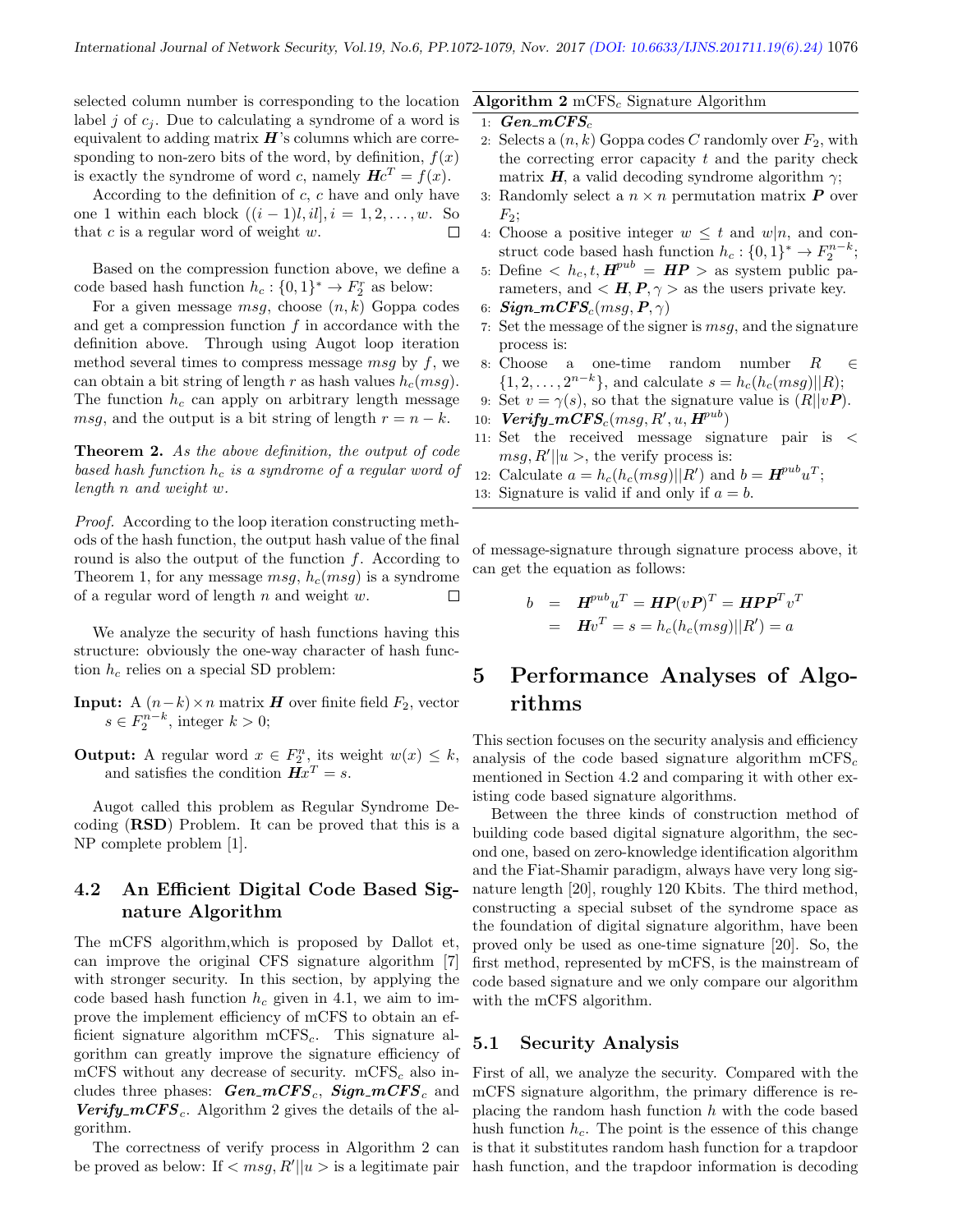|          |         | Signature algorithm   Dependent problems   Hardness of problems |
|----------|---------|-----------------------------------------------------------------|
| mCFS     | SD. GD  | NP complete                                                     |
| $mCFS_c$ | RSD, GD | NP complete                                                     |

Table 1: The security comparison of two algorithms

Table 2: The efficiency comparison of two algorithms

| Signature algorithm $\parallel$ | Hash times |        | Decoding times   Hash times $(t = 9)$   Decoding times $(t = 9)$ |
|---------------------------------|------------|--------|------------------------------------------------------------------|
| mCFS                            |            | 362881 | 362880                                                           |
|                                 |            |        |                                                                  |

Table 3: The signature time consumption (in seconds) of two algorithms

| (m, t)   | 15,7        | 15,8        | $\left(15.9\right)$ | 16,7   | 16.8    | 16.9     |
|----------|-------------|-------------|---------------------|--------|---------|----------|
| mCFS     | 189.58      | 2570.48     | 35562.24            | 442.51 | 7862.41 | 57697.92 |
| $mCFS_c$ | $\,0.052\,$ | $\,0.073\,$ | 0.109               | 0.096  | 0.203   | 0.327    |

algorithm  $\gamma$  of selected Goppa codes. For this type of hash functions, anyone who knows the trapdoor information can effectively calculate the inverse of the hash value, or else, any useful values cannot be provided without the trapdoor information.

In mCFS<sub>c</sub>, decoding algorithm  $\gamma$  is the signer's private key which couldn't be obtained but the signer. The security of this hash function can be guaranteed so long as the absolute confidentiality of private key. So the security of  $mCFS<sub>c</sub>$  is equivalent to mCFS. Hence, this change does not result in any reduction of security. Table 1 shows the security comparison of these two algorithms.

#### 5.2 Efficiency Analysis

According to Algorithm 2, during the process of signing message msg, it has to perform twice hash computation and once syndrome decoding algorithm. According to the Theorem 2, the output of hash functions  $h_c$  is a syndrome of a regular word of weight w which does not exceed decoding capacity t of the selected Goppa codes. Therefore anyone who has the secret syndrome decoding algorithm  $\gamma$  can always effectively obtain one regular word of length  $n$  and weight  $w$ . Compared with mCFS algorithm average t! times attempts to get a decodable syndrome, the biggest advantage of mCFSc is greatly improving signature speed by relieving plenty of decoding attempts. In the long term, this algorithm provides a fundamental method to liberate algorithm from the restriction of code parameter  $t$ , so that we can obtain high security by choosing very large t without any reduction of signature speed. Table 2 shows the efficiency comparison of these two algorithms.

In Table 2, parameter  $t$  takes the classical value 9. In order to obtain higher security, this value should be increased, and  $t = 10$  or  $t = 12$  is recommended [11]. It

is easy to see with t increases, the consumption of mCFS will increase rapidly, while the consumption of our algorithms  $mCFS<sub>c</sub>$  remains very low. In order to resist the new attacks in the future, the value of  $t$  will unavoidably growing larger and larger, and the implement efficiency of mCFS will become worse and worse, while  $mCFS_c$  always has good performance.

#### 5.3 Experimental Results

In this section, we give some experimental results to reveal the efficiency difference between mCFS and mCFS<sub>c</sub>. Because of the similarity of  $Gen$  and  $Verify$  phases of these two algorithms, we only count the time consumption of Sign phase, the most time-consuming phase in Algorithm 1 and Algorithm 2.

The software we used is Magma V2.12, running on 64 bit Windows7 operating system, and the hardware parameters are: Intel Core i7-4710, 2.50GHz, 4GB RAM. The decoding algorithm for Goppa codes is the Patterson algorithm [21].

We first selected six different Goppa codes with different parameters  $m$  and  $t$ . For each code we selected 20 text files with size of 10kB and counted the average time consumption of  $Sign$  phase in these two different algorithms. The experimental results are show in Table 3.

### 6 Conclusions

As the most important code based digital signature algorithm, the security and implement efficiency of CFS has been extensively studied since it was first proposed. However, with parameter increasing very quickly, its still hard to fundamentally solve the sharp reduction of the signing speed. The further application of the algorithm is therefore seriously limited.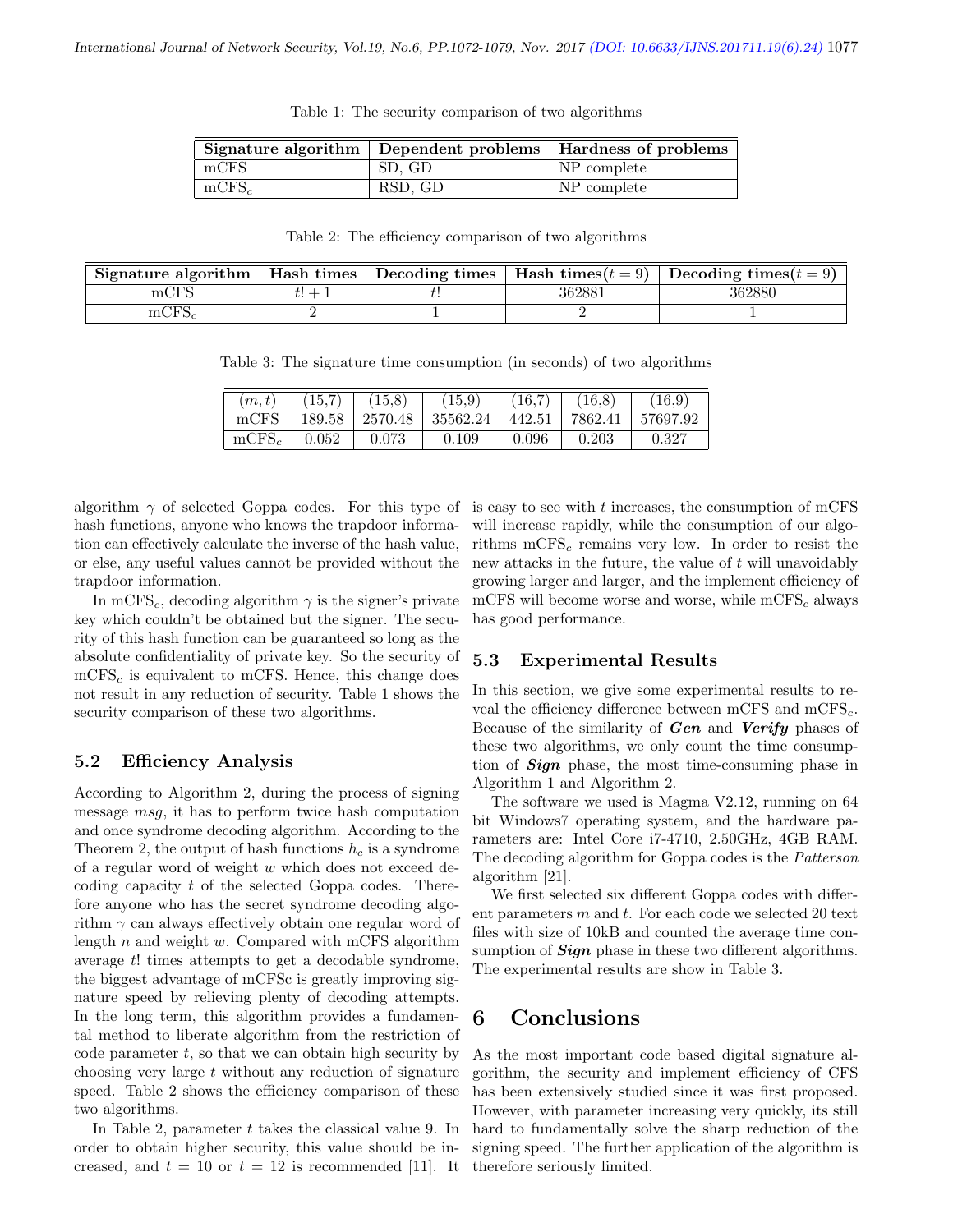This article proposed and analyzed an improved code based signature algorithm  $\text{mCFS}_c$  by introducing code based hash function into mCFS algorithm. mCFS<sub>c</sub> algorithm can be expected to avoid repeated decoding syndrome attempts to find a decodable syndrome, which increases the signature speed. In addition, compared with mCFS, the signature time can be greatly reduced without any reduction of error correcting capacity  $t$ . Meanwhile, the new method has the same security as mCFS algorithm. Therefore it is a more practical code based signature algorithm.

# Acknowledgments

This paper was supported by the National Nature Science Foundation of China (Program No. 61272037, 61472472, 41504115); Natural Science Basic Research Plan in Shaanxi Province of China (Program No. 2015JQ6262, 2016JM6033) and Scientific Research Program Funded by Shaanxi Provincial Education Department (Program No.15JK1669, 15JK1661). The authors gratefully acknowledge the anonymous reviewers for their valuable comments.

### References

- [1] D. Augot, M. Finiasz, and N. Sendrier., "A family of fast syndrome based cryptographic hash functions," in Progress in Cryptology (Crypto'05), pp. 64–83, 2005.
- [2] E. Berlekamp, "Goppa codes," IEEE Transactions on Information Theory, vol. 19, no. 5, pp. 590–592, 1973.
- [3] E. R. Berlekamp, R. J. McEliece, and H. C. A. Van Tilborg, "On the inherent intractability of certain coding problems," IEEE Transactions on Information Theory, vol. 24, no. 3, pp. 384–386, 1978.
- [4] D. J. Bernstein, T. Lange, and et al. C. Peters, "Really fast syndrome-based hashing," in Progress in Cryptology (AFRICACRYPT'11), pp. 134–152, 2011.
- [5] P. L. Cayrel and P. Véron, "Improved codebased identification scheme," Computer Science, arXiv:1001.3017, 2010. (https://arxiv.org/abs/ 1001.3017)
- [6] N. T. Courtois, M. Finiasz, and N. Sendrier, "How to achieve a mceliece-based digital signature scheme," in Advances in Cryptology (ASI-ACRYPT'01), pp. 157–174, 2001.
- [7] L. Dallot, "Towards a concrete security proof of courtois, finiasz and sendrier signature scheme," in Research in Cryptology, pp. 65–77, Berlin Heidelberg: Springer, 2008.
- [8] I. B. Damgard, "A design principle for hash functions," in Advances in Cryptology (CRYPTO'89), pp. 416–427, Springer New York, 1990.
- [9] D. Engelbert, R. Overbeck, and A. Schmidt, "A summary of mceliece-type cryptosystems and their security," Journal of Mathematical Cryptology, vol. 1, no. 2, pp. 1–51, 2007.
- [10] M. Finiasz, "Parallel-cfs," in Selected areas in cryptography, pp. 159–170, 2011.
- [11] M. Finiasz and N. Sendrier, "Security bounds for the design of code-based cryptosystems," in Advances in Cryptology (ASIACRYPT'09), pp. 88–105, Berlin Heidelberg: Springer, 2009.
- [12] P. Gaborit, C. Lauradoux, and N. Sendrier, "Synd: a fast code-based stream cipher with a security reduction," in IEEE International Symposium on Information Theory, pp. 186–190, Nice, France: IEEE Information Theory Society, 2007.
- [13] L. K. Grover, "A fast quantum mechanical algorithm for database search," Annual Acm Symposium on Theory of Computing, pp. 212–219, 1996.
- [14] R. J. McEliece, "A public-key cryptosystem based on algebraic coding theory," DSN progress report, vol. 42, no. 44, pp. 114–116, 1978.
- [15] C. A. Melchor, P. Cayrel, and et al. P. Gaborit, "A new efficient threshold ring signature scheme based on coding theory," IEEE Transactions on Information Theory, vol. 57, no. 7, pp. 4833–4842, 2011.
- [16] R. C. Merkle, "One way hash functions and des," in Advances in Cryptology (CRYPTO'89), pp. 428–446, Springer New York, 1990.
- [17] M.Meziani, O.Dagdelen, and et al. P. L.Cayrel, "Sfsb: An improved variant of the fsb hash family," International Journal of Advanced Science and Technology, vol. 35, pp. 73–82, 2011.
- [18] H. Niederreiter, "Knapsack-type cryptosystems and algebraic coding theory," Problems of Control and Information Theory, vol. 15, no. 2, pp. 159–166, 1986.
- [19] R. Overbeck, "A step towards qc blind signatures," Iacr Cryptology Eprint Archive, 2009.
- [20] R. Overbeck and N. Sendrier, "Code-based cryptography," in Post-quantum cryptography, pp. 95–145, 2009.
- [21] N. Patterson, "The algebraic decoding of goppa codes," IEEE Transactions on Information Theory, vol. 21, no. 2, pp. 203–207, 1975.
- [22] M. K. Preetha, V. Sachin, and R. C. Pandu, "On provably secure code-based signature and signcryption scheme," Iacr Cryptology Eprint Archive, 2012.
- [23] F. Ren, D. Zheng, and J. Fan, "Survey of digital signature technology based on error correcting codes(in chinese)," Chinese Journal of Network and Information Security, vol. 2, no. 11, pp. 1–10, 2016.
- [24] P. W. Shor, "Algorithms for quantum computation: discrete logarithms and factoring," Symposium on Foundations of Computer Science, pp. 124–134, 1994.
- [25] D. Zheng, X. Li, and K. Chen, "Code-based ring signature scheme," International Journal of Network Security, vol. 5, no. 2, pp. 154–157, 2007.